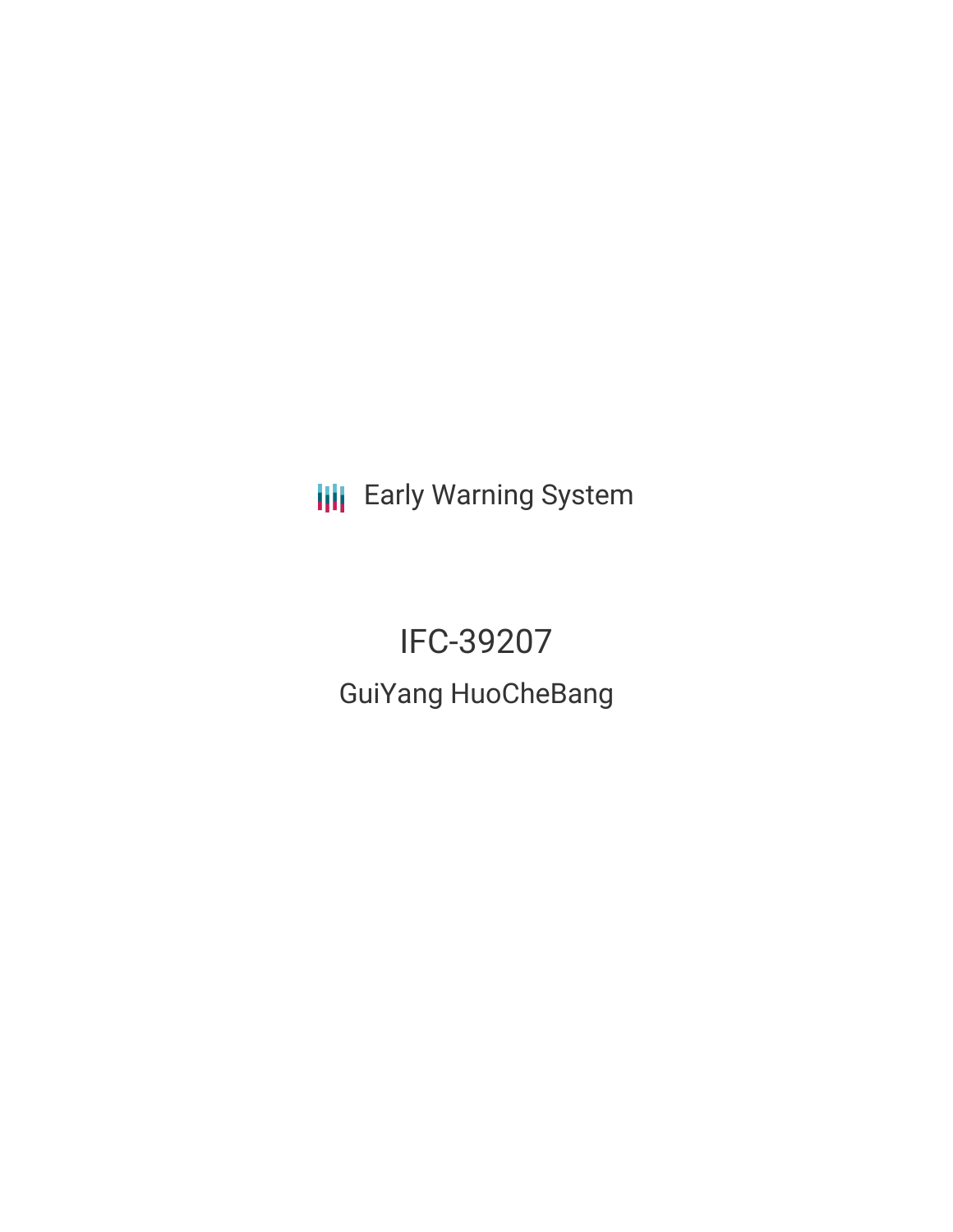## **Quick Facts**

| <b>Countries</b>               | China                                   |
|--------------------------------|-----------------------------------------|
| <b>Financial Institutions</b>  | International Finance Corporation (IFC) |
| <b>Status</b>                  | Active                                  |
| <b>Bank Risk Rating</b>        | C                                       |
| <b>Voting Date</b>             | 2016-12-19                              |
| <b>Borrower</b>                | <b>GUIYANG HUOCHEBANG</b>               |
| <b>Sectors</b>                 | Transport                               |
| <b>Investment Type(s)</b>      | Equity                                  |
| <b>Investment Amount (USD)</b> | $$15.00$ million                        |
| <b>Project Cost (USD)</b>      | $$20.00$ million                        |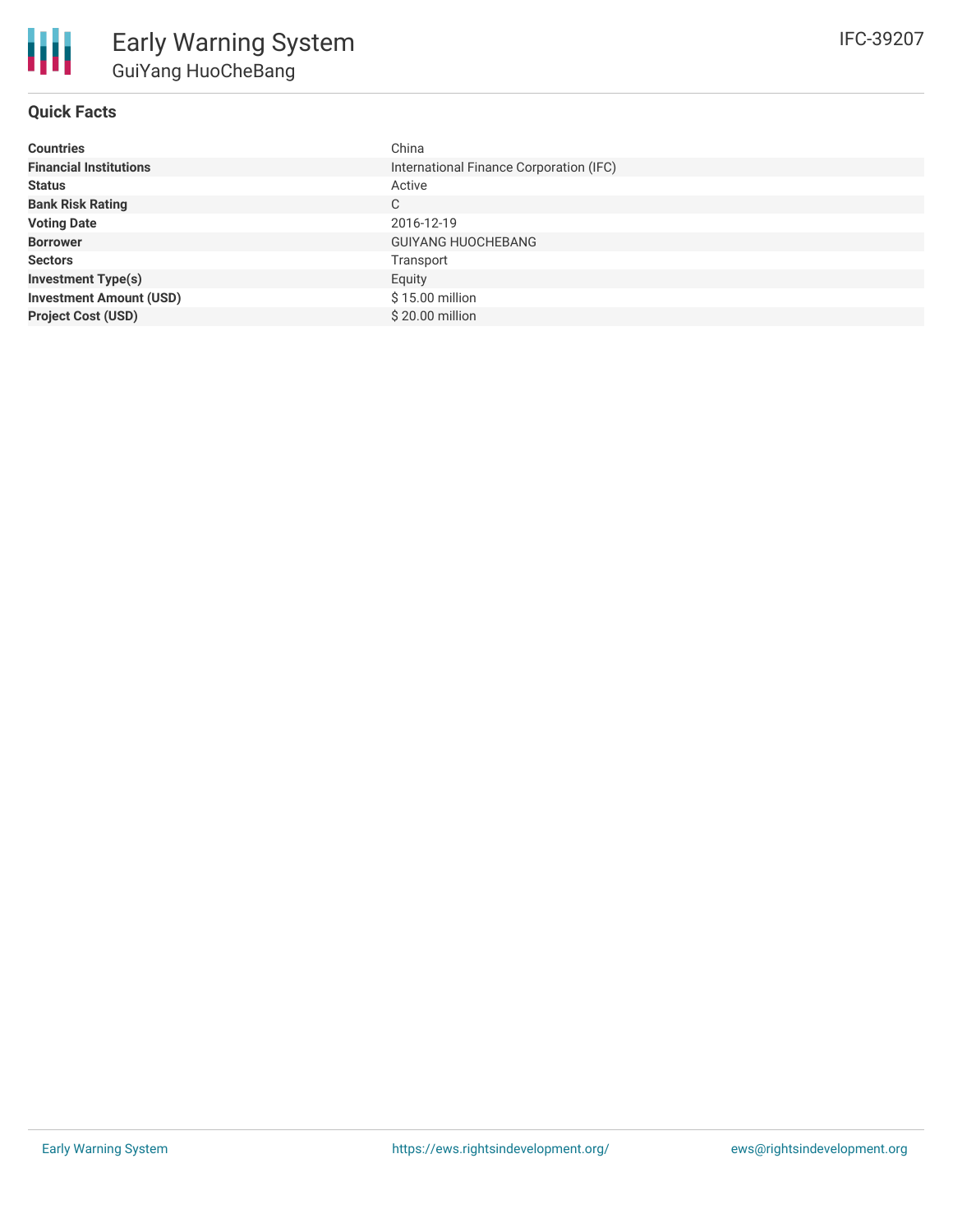## **Project Description**

HuoCheBang is a China-based, nation-wide, long haul logistics B2B platform. It brings together cargo shippers and truck drivers through its online load board to improve efficiency in the Chinese long haul logistics industry, and increases income while lowering cost for truck drivers and providing additional services. HuoCheBang is a private company founded and led by Mr. Wenjian Dai, a Chinese national, since 2008. The Company's current shareholders include management and top institutional investors in China.

Expected Development Impact:

1) Increased access to quality service: HuoCheBang helps provide cargo shippers and truck drivers with higher quality valueadded services through the creation of a more transparent market.

2) Efficiency Improvement: Improving the efficiency of China's freight logistics market by reducing (a) vacancy for trucks; (b) average number of days for truck drivers to find the next load; (c) intermediary cost

3) Additional Income for truck drivers: Enabling additional income for truck drivers and reducing shipping costs for shippers who can grow their businesses through HuoCheBang's logistic network and ecosystem.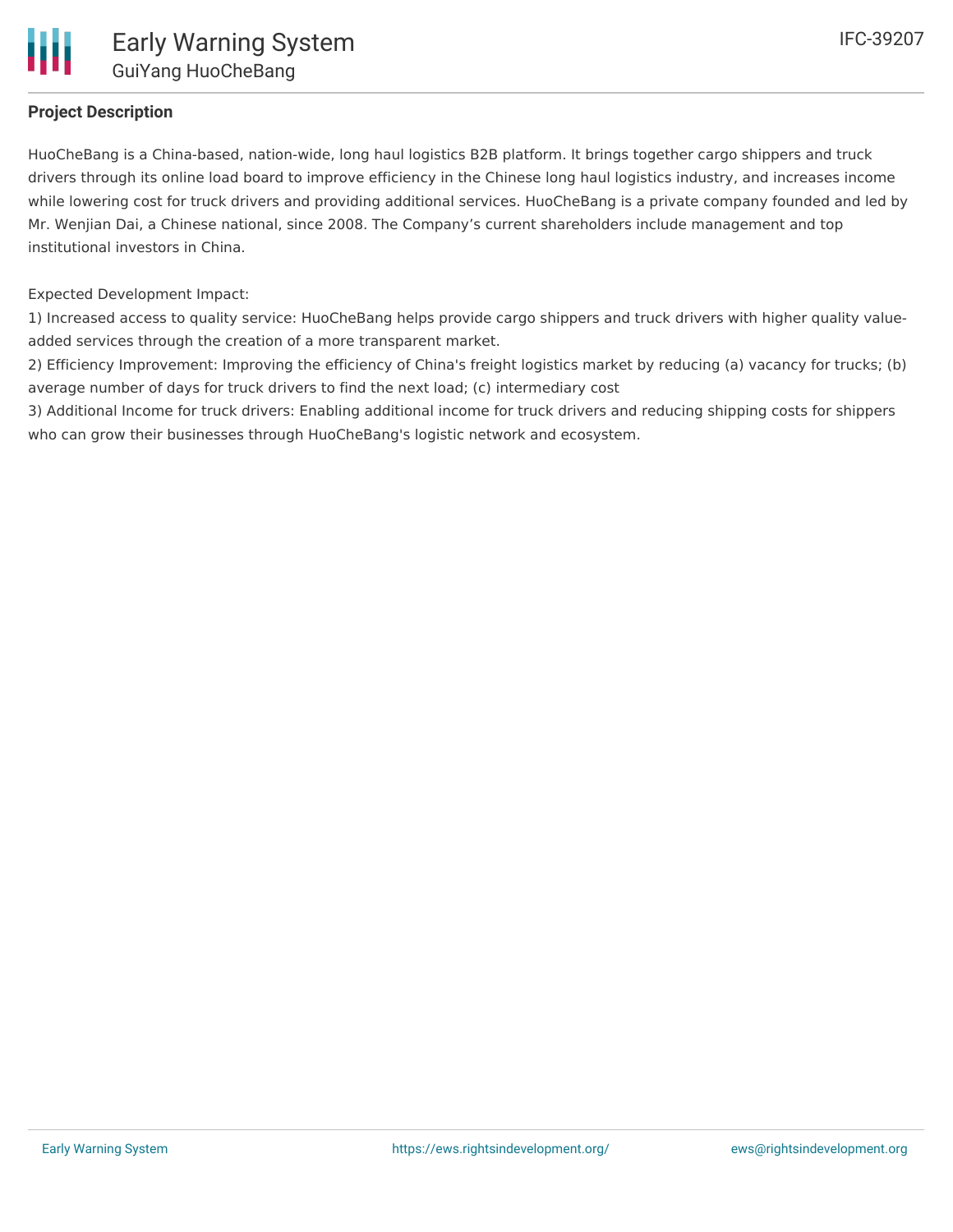## **Investment Description**

冊

• International Finance Corporation (IFC)